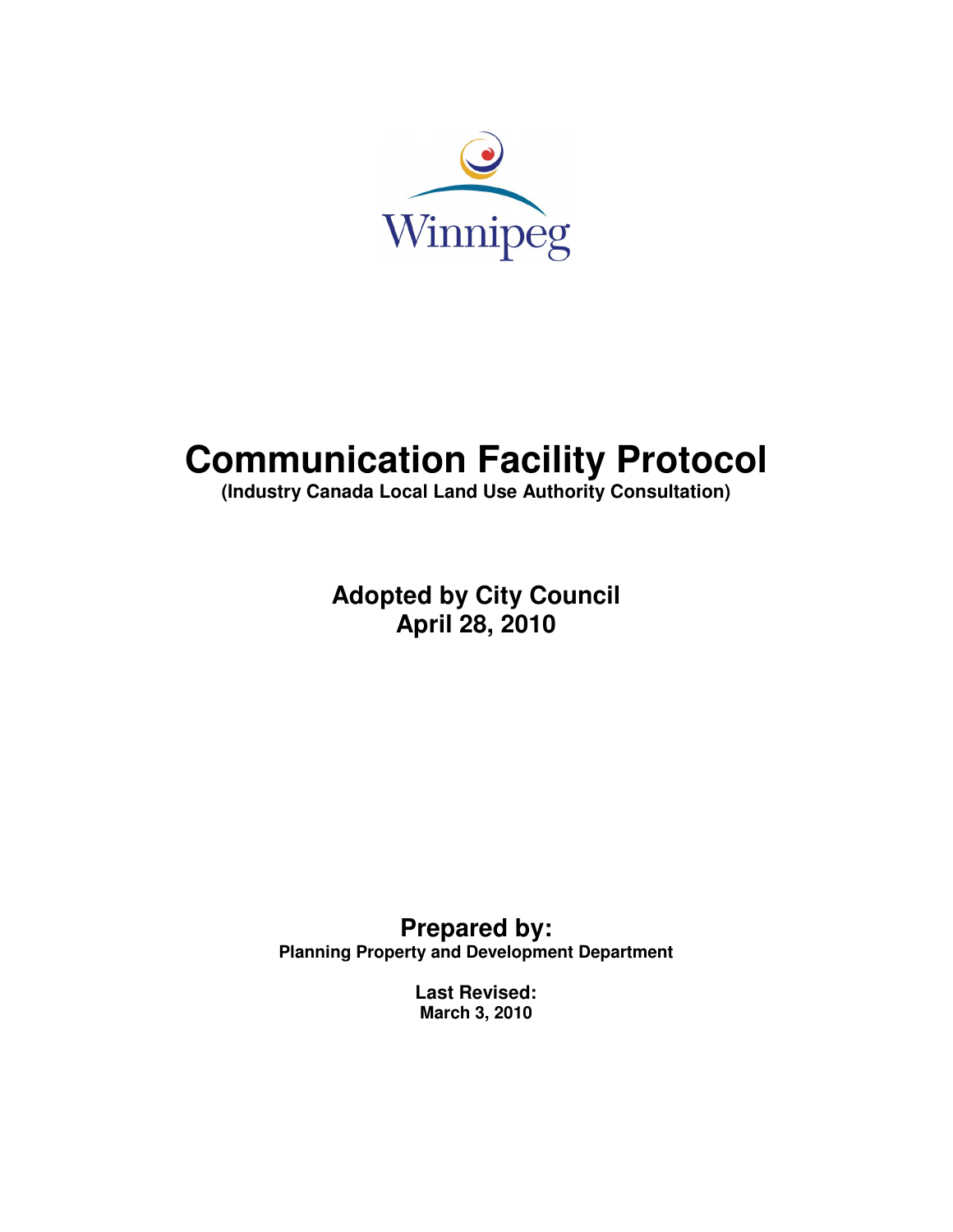# **TABLE OF CONTENTS**

| <b>PURPOSE</b>             | Page |
|----------------------------|------|
|                            |      |
| <b>DEFINITIONS</b>         |      |
| <b>JURISDICTION</b>        |      |
|                            |      |
|                            |      |
|                            |      |
|                            |      |
|                            |      |
|                            |      |
|                            |      |
|                            |      |
|                            |      |
| Site Selection.            |      |
|                            |      |
|                            |      |
|                            |      |
| <b>EXCLUDED STRUCTURES</b> |      |
|                            |      |
|                            | 10   |

# **LIST OF FIGURES**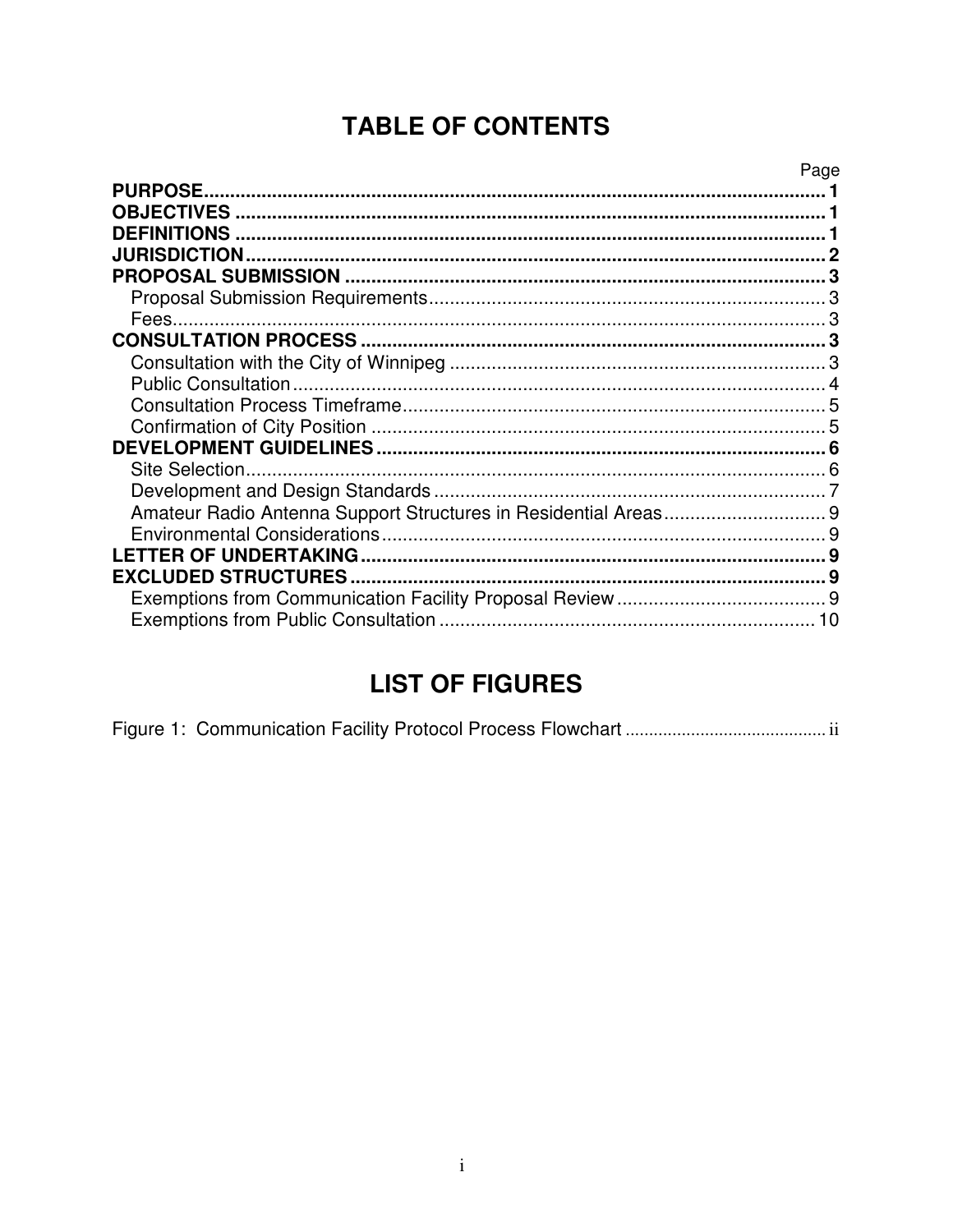

Figure 1: Communication Facility Protocol Process Flowchart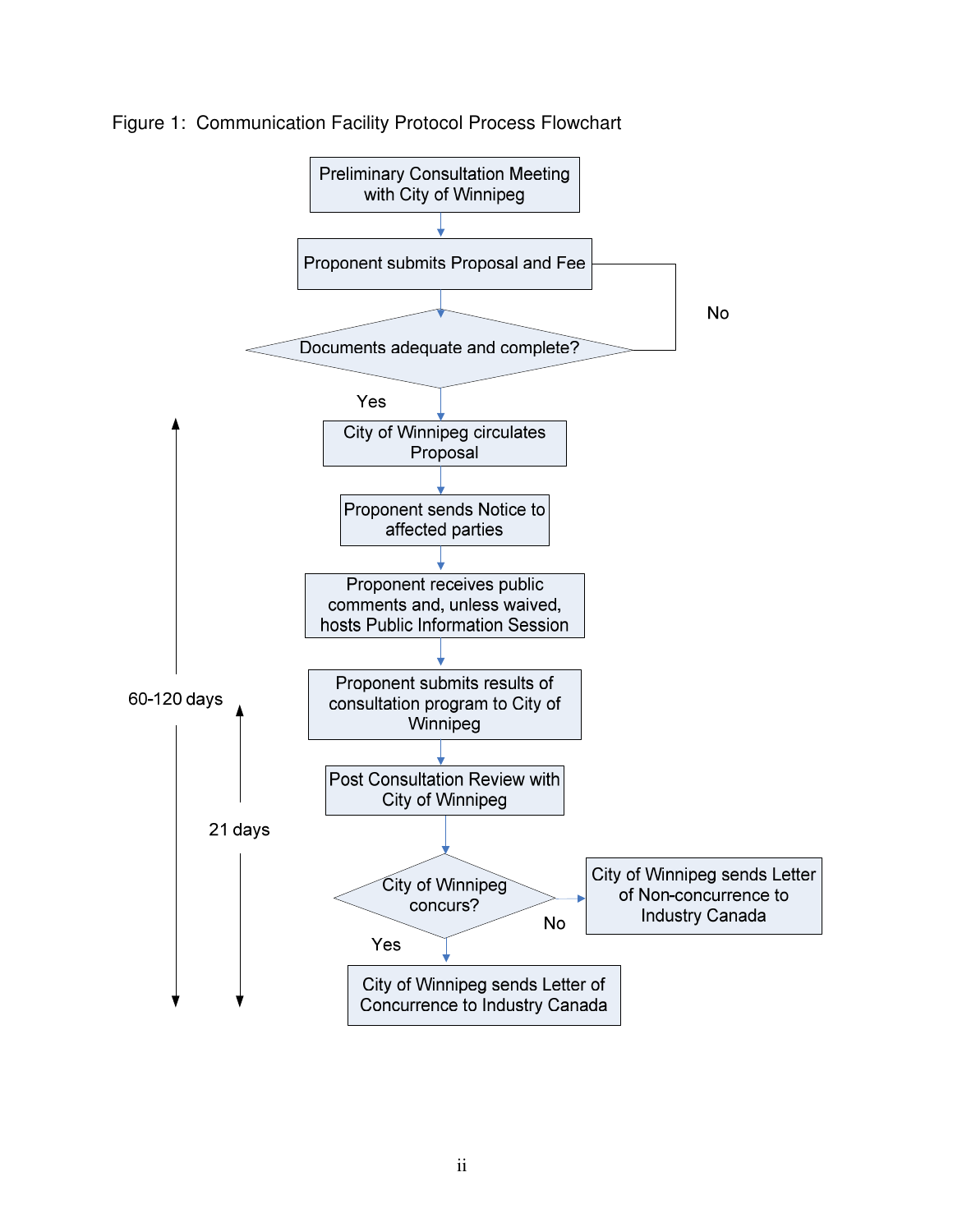# **PURPOSE**

1. The purpose of this Protocol is to outline the local land use consultation process and guidelines to be followed in evaluating communication facility proposals within the City of Winnipeg, providing guidance to the communication industry, Industry Canada, City Council, City staff and members of the public. The Protocol will assist in defining the nature and type of implementation tools required to manage the introduction of communication facilities in the city, for example, by-laws, procedures or programs.

# **OBJECTIVES**

- 2. The objectives of this Protocol are:
	- (1) To establish a siting and consultation process that is harmonized with Industry Canada Radiocommunication and Broadcasting Antenna Systems Client Procedures Circular (CPC-2-0-03) for reviewing communication facility proposals;
	- (2) To set out an objective process, criteria and guidelines that are transparent, consistent and predictable for the evaluation of communication facility proposals that:
		- (a) Minimizes the number of new communication facilities;
		- (b) Discourages new obtrusive facilities within or adjacent to residential areas and other sensitive land uses;
		- (c) Provides an opportunity for meaningful local public consultation with affected property owners; and
		- (d) Allows Industry Canada and the communications industry to identify and resolve any potential land use, siting or design concerns with the City at an early stage in the process.
	- (3) To provide an expeditious review process for communication facility proposals;
	- (4) To establish a local land use consultation framework that allows the City to provide input on all communication facility proposals to proponents and Industry Canada in order that the proponent can satisfy the requirements of Industry Canada regarding local land use consultation; and,
	- (5) To contribute to the orderly development and efficient operation of a reliable, strong radiocommunication network in the city.

# **DEFINITIONS**

3. This section defines terms used throughout this Protocol:

**Accessory building, structure, or use** means those terms as defined in the Winnipeg Zoning By-law No. 200/06.

**Co-location** means the placement of communication facility equipment owned and operated by more than one carrier on the same tower or supporting structure. Co-location can also mean the placement of more than one tower on a site.

**Communication facility** means a range of wireless communication facilities, including freestanding and building-mounted cellular and personal cellular service (PCS) providers and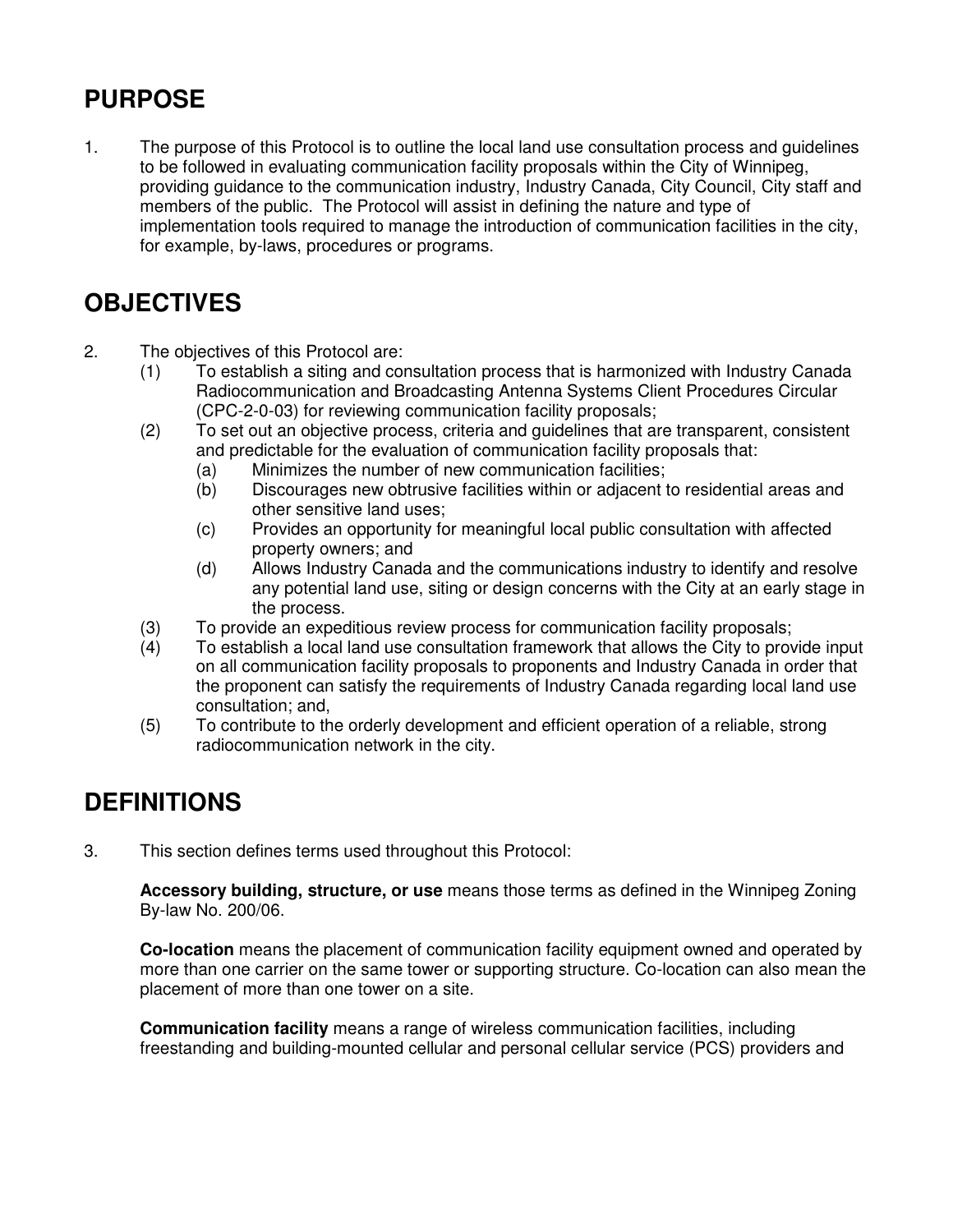other point-to-point and point-to-multi-point wireless communication facilities including radio and television broadcasting, using a variety of technologies.

**Downtown** means all lands covered by the Downtown Winnipeg Zoning By-law No. 100/2004.

**Ecologically significant natural lands** means natural areas within the City of Winnipeg that are ecologically significant by containing important pockets of natural flora and fauna as identified in the City of Winnipeg Ecologically Significant Natural Lands Strategy and Policy, as amended.

**Proponent** means a company, organization or person which offers, provides or operates wireless broadcasting or communication services and includes, but is not limited to, companies, organizations or persons which have a radio authorization from Industry Canada.

**Safety Code 6** means Health Canada's standards for acceptable human exposure to radiofrequency electromagnetic fields which are outlined in the document "Limits of Human Exposure to Radiofrequency Electromagnetic Fields in the Frequency Range from 3 KHZ to 300 GHZ", as amended.

**Unobtrusive** means of low visual impact and not undesirably noticeable or conspicuous.

# **JURISDICTION**

4. Under The Radiocommunication Act, the federal government has jurisdiction over interprovincial and international communication facilities. Industry Canada has been granted the authority to approve and licence the location of communication towers and facilities. Other federal legislation that applies includes: the Canadian Environmental Assessment Act and Health Canada, Safety Code 6 (Limits of Human Exposure to Radiofrequency Electromagnetic Fields in the Frequency Range from 3 KHZ to 300 GHZ, 1999).

 In June 2007, Industry Canada issued an update to its Radiocommunication and Broadcasting Antenna Systems Client Procedures Circular (CPC-2-0-03) which outlines the process that must be followed by proponents seeking to install or modify antenna systems, effective January 1, 2008. In addition, in January 2008, Industry Canada published a Guide to Assist Land Use Authorities in Developing Antenna Siting Protocols. The CPC requires that proponents intending to install or modify an antenna system notify and consult with the local land use authority, and the local community in the vicinity of the proposed structure and it sets out a process and timeline for this consultation program.

 The role of the City is to provide input and comments to Industry Canada with respect to land use compatibility and a summary of community response to a communication facility proposal. This Protocol is being developed as Council policy to guide the development and installation of communication facilities and establish a community consultation process, where warranted.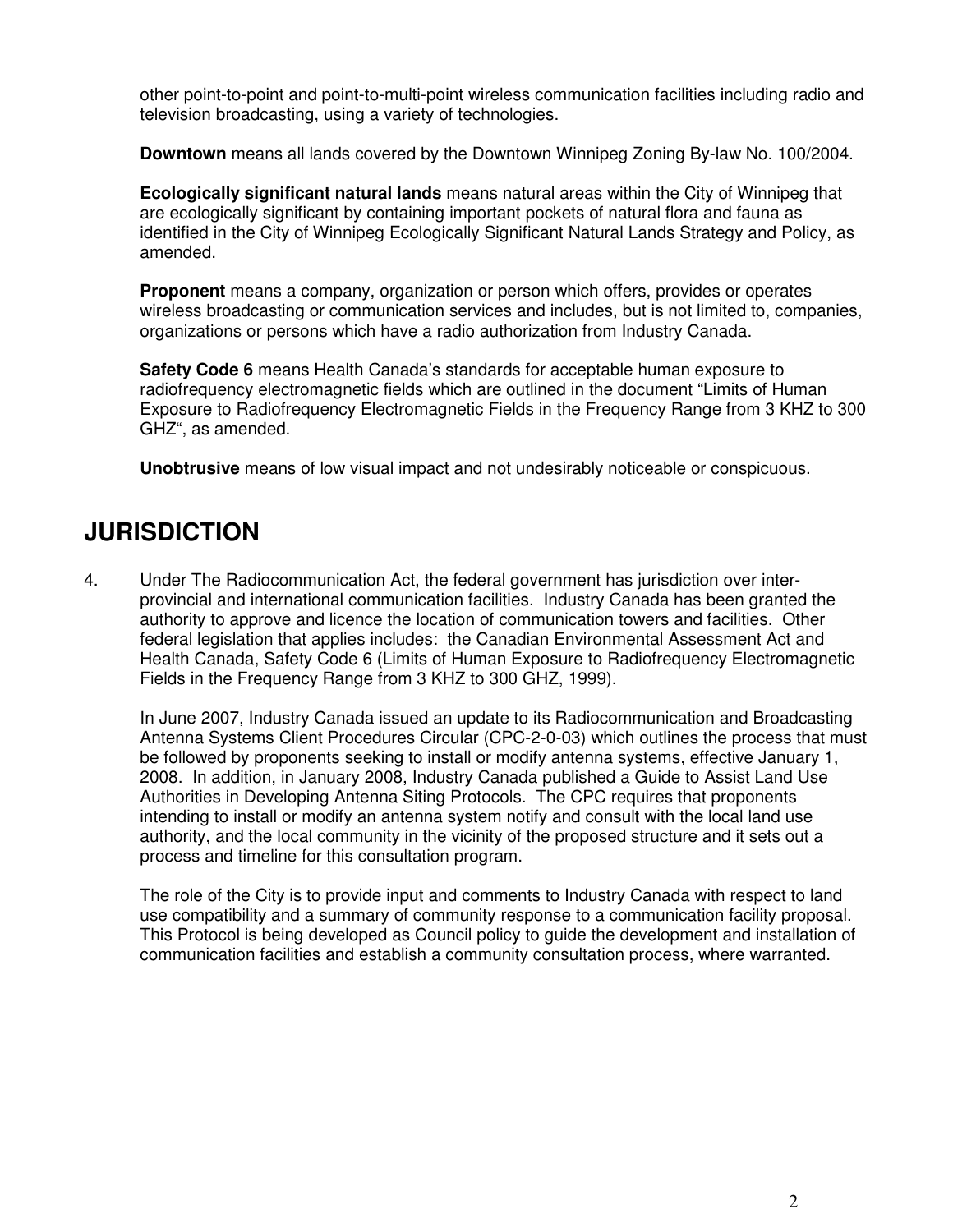# **PROPOSAL SUBMISSION**

5. For a proposed communication facility, the proponent will submit to the City a communication facility proposal and the designated fee.

## **Proposal Submission Requirements**

- 6. The proponent must include the following information when submitting a communication facility proposal:
	- (1) A letter or report from the proponent indicating the need for the proposal, the proposed site, the rationale for site selection, coverage and capacity of existing communication facilities in the general area and a summary of opportunities for co-location;
	- (2) Colour photograph(s) with the proposed communication facility superimposed;<br>(3) Site Plan showing the proposed development situated on the site;
	- Site Plan showing the proposed development situated on the site:
	- (4) Map showing the horizontal distance between the property boundary of the proposed site and the nearest property in residential use; and
	- (5) For communication facilities requiring public consultation, a map showing all properties located within a radius of three times the height of the proposed communication facility.
- 7. Upon receipt of a complete proposal submission, the City will circulate the proposal for review and comment to:
	- (1) Affected City Departments,
	- (2) Any municipalities within 500 m (.3 miles) from the base of the proposed communications facility, and
	- (3) The local City Councillor.

### **Fees**

- 8. The proponent must pay a communications facility submission fee to the City. Fees will be set in accordance with the Planning, Development and Building Fees By-Law No. 166/2004, as amended.
- 9. The proponent is responsible for securing applicable applications or permissions from City of Winnipeg departments and paying any applicable application fees or charges as required.

# **CONSULTATION PROCESS**

10. The City of Winnipeg's consultation process consists of two phases: consultation with the City of Winnipeg and public consultation, as outlined in Figure 1.

### **Consultation with the City of Winnipeg**

Consultation Meeting

11. The proponent will initiate a preliminary consultation meeting with the City of Winnipeg (Planning Property and Development Department) before a communication facility proposal is submitted.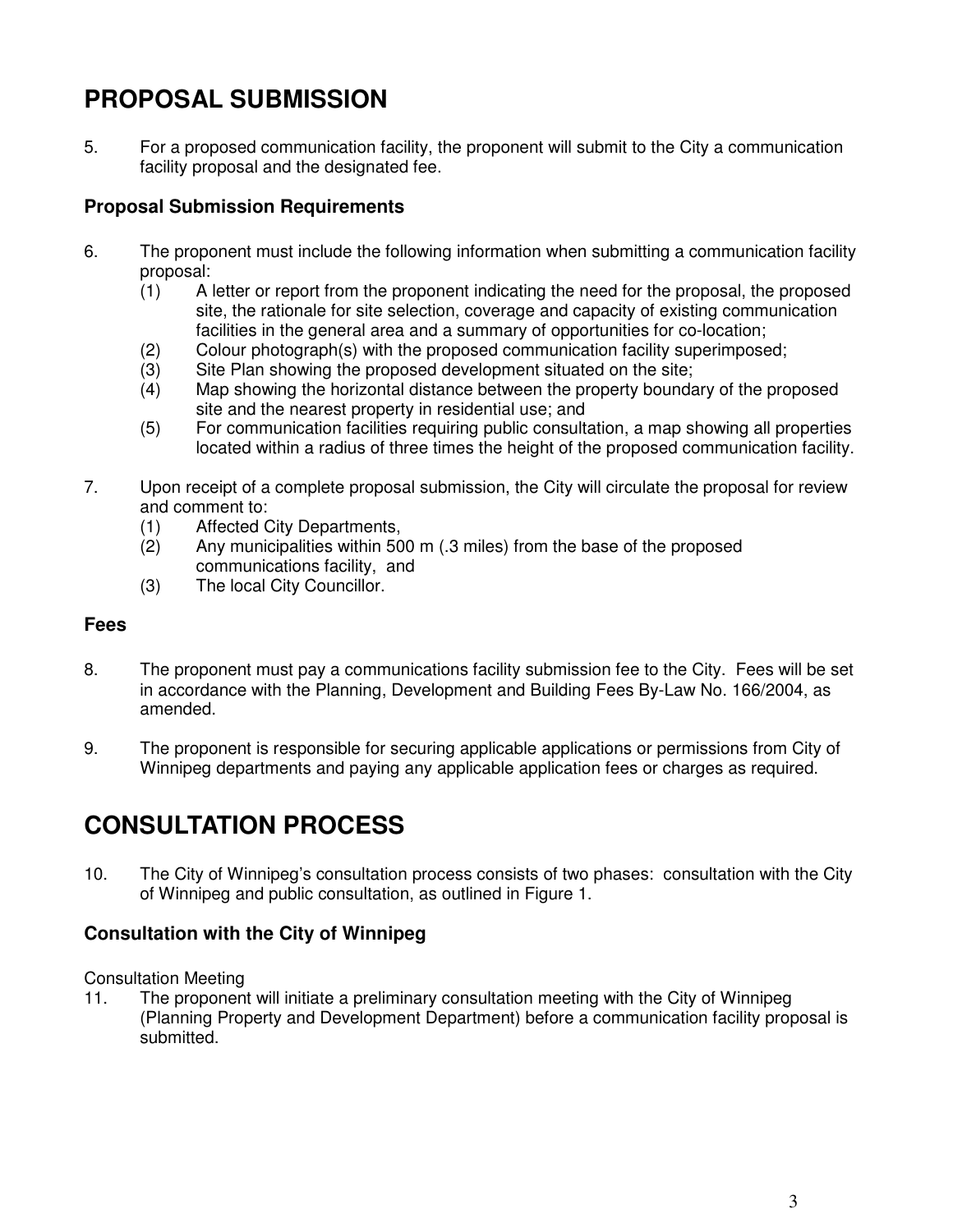- 12. The purpose of the consultation meeting is to identify preliminary issues of concern, identify and agree on requirements for public consultation (including the need for additional forms of notice and a public information session), guide the content of the proposal submission, and identify the need for discussions with any City departments.
- 13. At the consultation meeting, City staff will provide the proponent with an information package that includes:
	- (1) This Protocol, which outlines the approval process, requirements for public consultation and guidelines regarding site selection, co-location, siting, design and landscaping;
	- (2) Proposal submission requirements included in Sections 5-9;
	- (3) A list of City Departments to be consulted; and
	- (4) Where appropriate, the location of City owned land that should be considered for lease as part of the site selection process.
- 14. To expedite the review of the proposal, the proponent will review this information package before the submission is made so that the interests of City departments are taken into account. The proponent is encouraged to consult with affected Departments as well as the local City Councillor before submitting the proposal.

### **Public Consultation**

**Notice** 

- 15. After preliminary consultation with the City of Winnipeg is complete, the proponent will give notice to:
	- (1) All property owners and tenants within a radius of three times the height of the proposed communication facility;
	- (2) Any municipalities within 500 m (.3 miles) from the base of the proposed communications facility;
	- (3) The local City Councillor and Member of Parliament;
	- (4) Director of the Planning Property and Development Department; and
	- (5) Industry Canada regional office.
- 16. The City of Winnipeg will assist the proponent in compiling a mailing list of property owners/tenants within a radius of three times the height of the proposed communication facility. The City of Winnipeg may charge a fee for this service.
- 17. The notice will be sent by regular mail, a minimum of 21 days before the public information session, where required, and include:
	- (1) The date, time and location of the public information session;
	- (2) Information on the location, height, type, design and colour of the proposed communication facility, including a 21 cm x 28 cm (8½" x 11") size site plan;
	- (3) The rationale for the selection of the designated site;
	- (4) The name and telephone number of a contact person for the proponent;
	- (5) The name and telephone number of the Local Area Planner at the City of Winnipeg; and
	- (6) A deadline date for receipt by the proponent of public responses to the proposal. Where a public information session is required, the deadline date must be no more than five days before the date of the session. Where a public information session is not required, the deadline date must be at least 14 days after the notices are mailed.
- 18. The City may also require the proponent, based on local conditions such as a high proportion of rental accommodation in the vicinity of the site, to provide such additional forms of notice as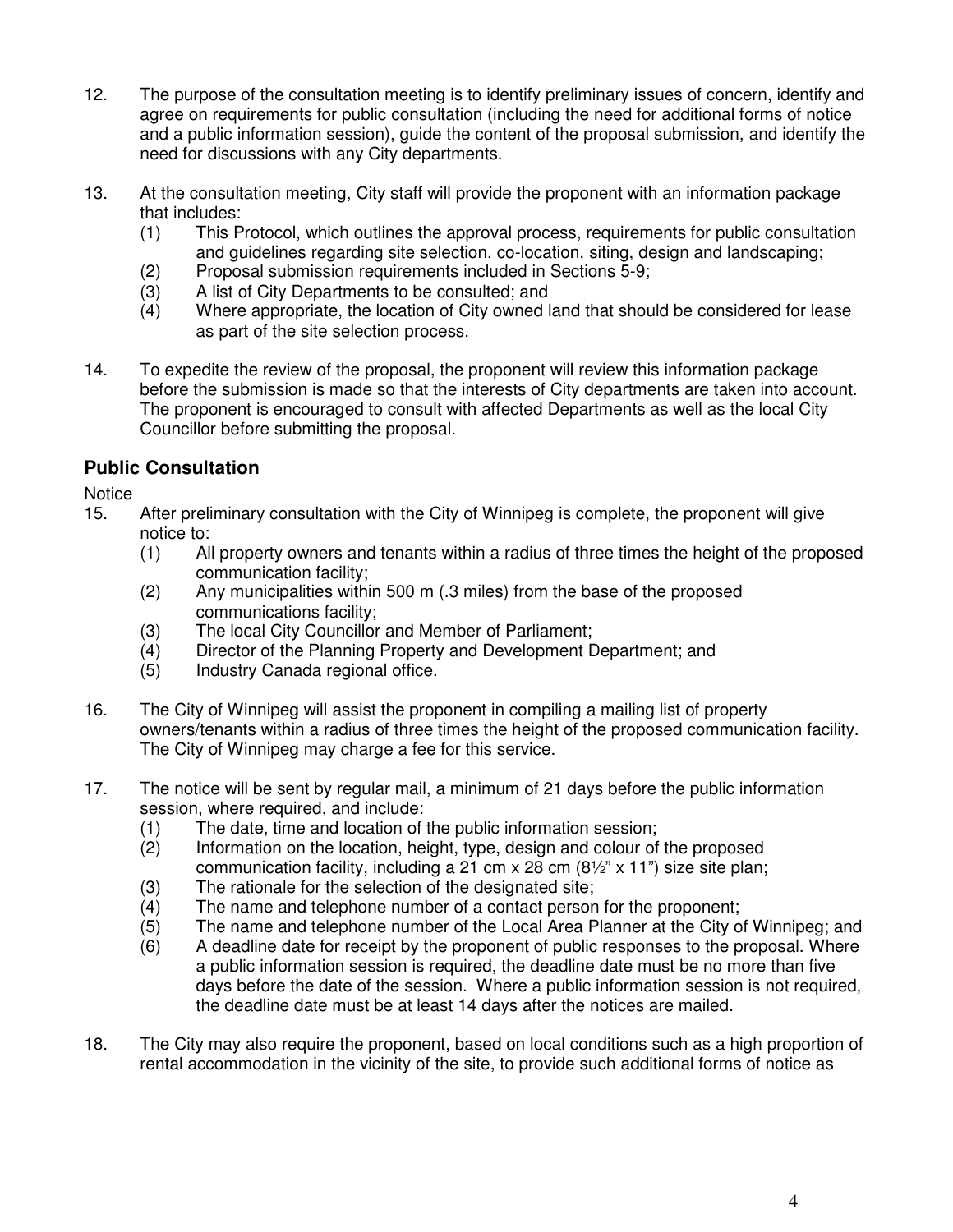necessary. The prospect of additional notification will be identified during the preliminary consultation meeting. Other forms of notification may include, but are not limited to:

- (1) A 1.2 m x 2.4 m (4' by 8') large format notice board sign or signs, posted on the site of the proposed communication facility, visible from any roadway abutting the site;
- (2) Publication of the notice in a local newspaper(s); and/or,
- (3) Hand delivery of notices to specified buildings.

#### Public Information Session

- 19. The proponent will be responsible for organizing and chairing a public information session. The City of Winnipeg may waive this requirement where, upon consultation with the proponent, the City determines that the anticipated level of public reaction to a proposal will be minimal.
	- (1) An appropriate date, time and location for the public information session will be determined in consultation with the Local Area Planner.
	- (2) The proponent will make available at the public information session an appropriate visual display of the proposal, including a site plan and an aerial photograph of the proposed site.
- 20. The proponent will provide the City with a package summarizing the results of the public consultation process containing at a minimum, the following:
	- (1) Copies of all letters and other written communications received; and
	- (2) A letter of response from the proponent outlining how all the concerns and issues raised by the public will be addressed, or alternatively, clearly setting out the reasons why such concerns cannot be addressed.

Post Consultation Review

21. The City and the proponent will meet following completion of the public consultation process to discuss the results and next steps in the process.

## **Consultation Process Timeframe**

- 22. Subject to Section 24, consultation with the City of Winnipeg is to be completed within 60 days of the proposal being accepted by the City of Winnipeg.
- 23. Subject to Section 24, where public consultation is required, consultation with the City and public consultation are both to be completed within 120 days of the proposal being accepted by the City of Winnipeg.
- 24. The City may request an extension to the consultation process timeline in writing to the proponent and Industry Canada.

## **Confirmation of City Position**

- 25. The City will provide a letter to Industry Canada of either:
	- (1) Concurrence. Concurrence would occur if the proposal conforms to the City's requirements as set out within this Protocol and the City's technical requirements, and will include conditions of concurrence, if required. The City will also forward comments on outstanding issues raised during the public consultation process; or,
	- (2) Non-concurrence. Non-concurrence would occur if the proposal does not conform to City requirements as set out within this Protocol. The City will also forward comments on outstanding issues raised during the public consultation process.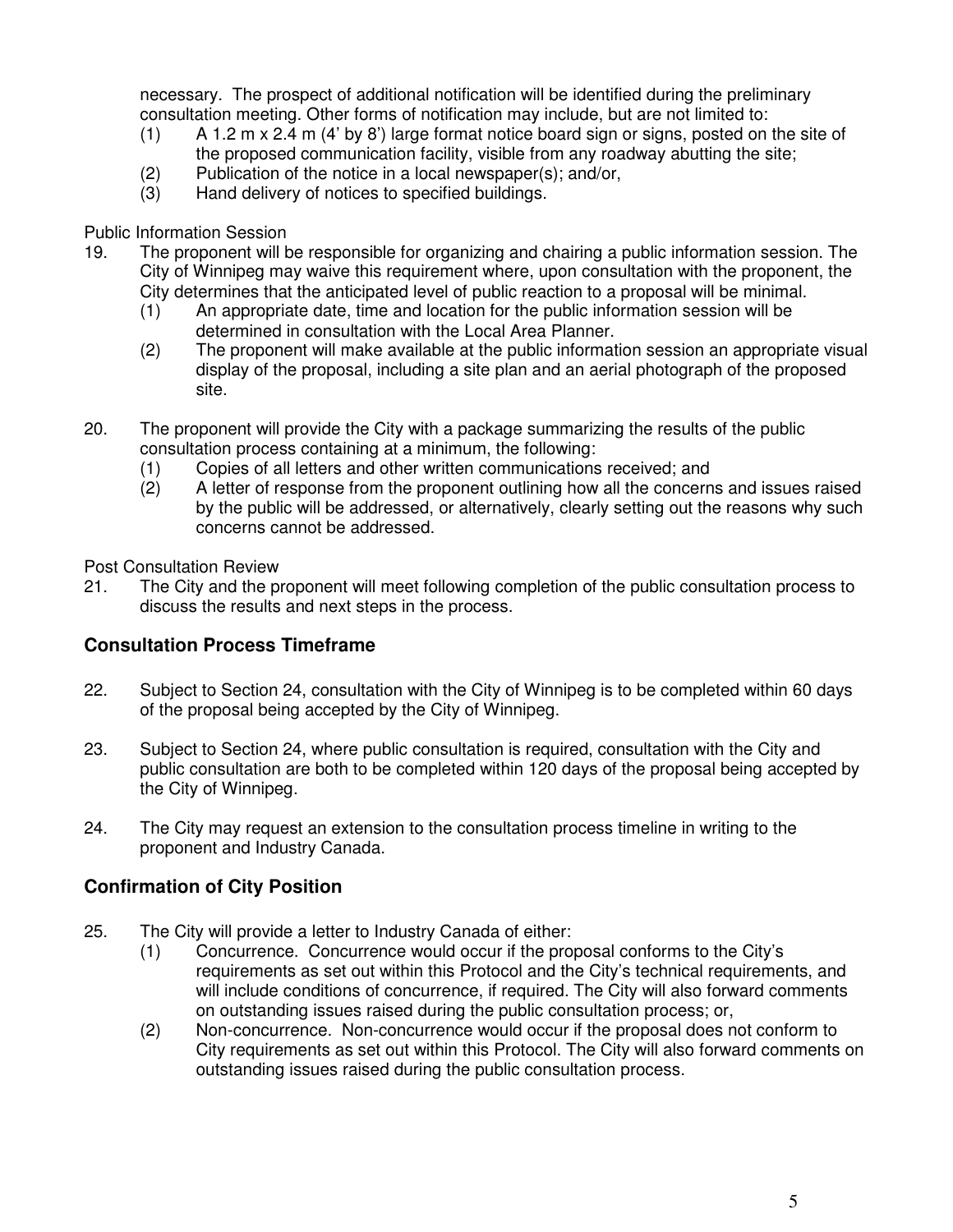26. The Director of Planning Property and Development or his/her delegate will issue the City's letter within 21 days of receipt of the package from the proponent with the results of the public consultation process.

# **DEVELOPMENT GUIDELINES**

### **Site Selection**

27. In general, the City prefers that communication facilities not locate in or near residential areas. Communication facilities should have minimal impacts on living areas and areas of historical or environmental significance. Single operator loaded towers (i.e., monopoles) are generally unobtrusive and of low impact and may therefore be located near living areas. The following design principles and guidelines apply for the siting, location and design of communication facilities.

#### Co-Location

- 28. The City encourages proponents to use existing communication facilities wherever feasible (colocation) in order to minimize the impact on the City's urban environment and limit the total number of communication facility sites required. The City recommends that before submitting a proposal for a communication facility on a new site, the proponent explore whether a communication facility could be mounted on a building or structure such as an existing communication facility, hydro transmission tower, utility pole or water tower.
- 29. The City supports co-location in rural, industrial and some commercial areas of the city as outlined in the sections below. Co-location is discouraged in proximity to residential areas.

#### Location

- 30. Communication facilities located within a radius of three times the height of the facility from the nearest residential area should be designed to be unobtrusive, minimizing visual impact and avoiding disturbance to natural features. Communication facilities located outside a radius of three times the height of the facility from the nearest residential area may be co-located. Residential areas are recognized as those areas zoned: RR2 (Rural Residential), R1 (Residential), R2 (Residential), RMF (Residential Multi-Family), RMU (Residential Mixed Use), RMH (Residential Mobile Home Park) under the City of Winnipeg Zoning By-law 200/2006.
- 31. The City may take the following into consideration when reviewing proposals for the siting of new communication facilities:
	- (1) Maximizing the distance of co-located communication facilities from residential areas. The City prefers that obtrusive facilities be located in industrial areas (e.g., areas zoned M2: Manufacturing General and M3: Manufacturing Heavy).
	- (2) Strategically placing communication facilities in the downtown. The City prefers that communication facilities be mounted on buildings or be designed to be unobtrusive.
	- (3) Applying special design treatments to communication facilities proposed to be located within parks and open space areas or on listed heritage buildings and/or sites to make communication facilities unobtrusive.
	- (4) Avoiding ecologically significant natural lands.
	- Avoiding all riverbank lands.
	- (6) Respecting public views and vistas of important natural or manmade features.
	- (7) Ensuring compatibility with significant character areas in the downtown (e.g., Exchange District National Historic Site, The Forks, Legislature).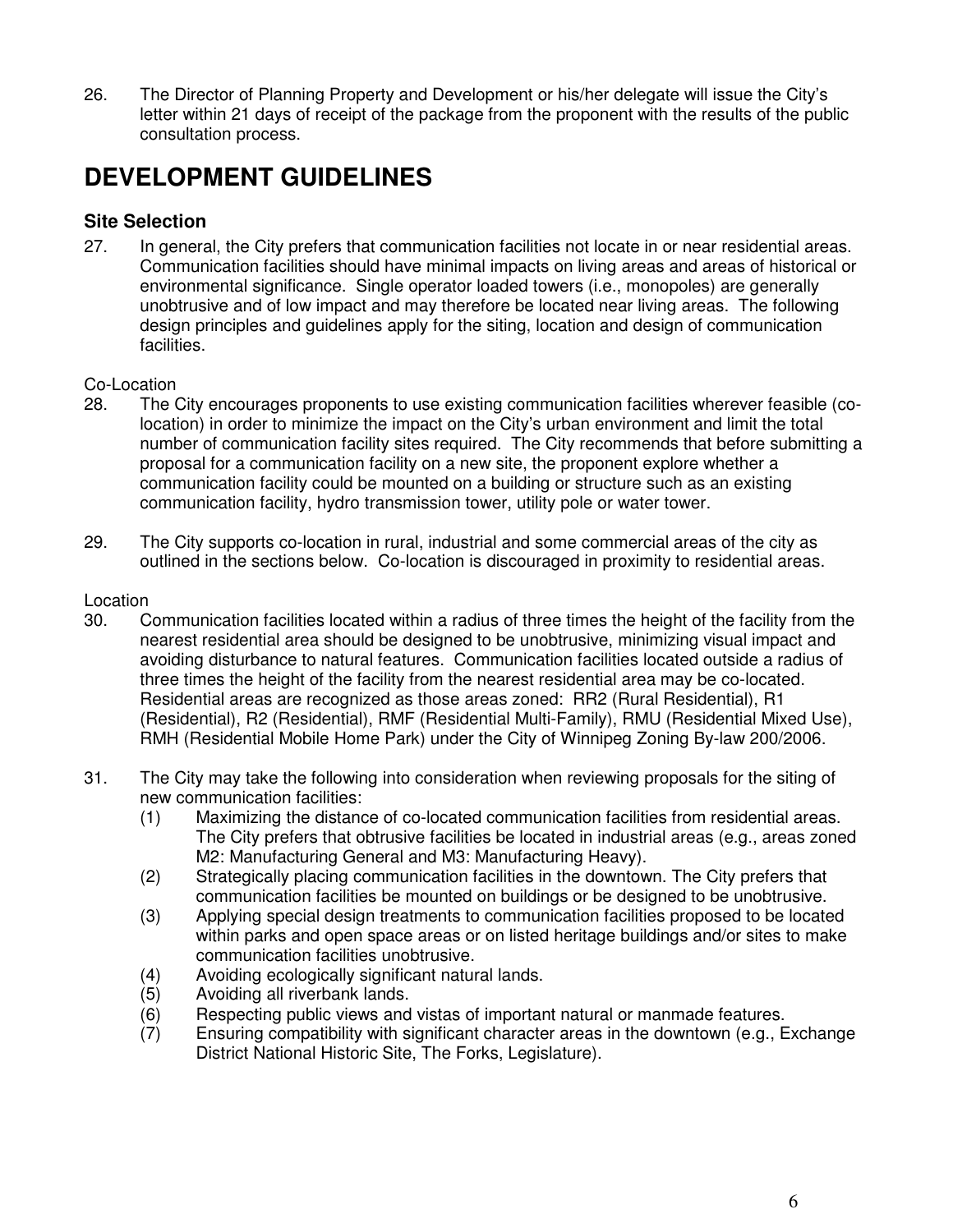- (8) Ensuring compatibility with the pedestrian character of neighbourhood main street business areas (e.g., Academy, Corydon, Provencher, Osborne, Selkirk, Main, Ellice, Sargent, West Broadway).
- (9) Minimizing the impact on the natural environment where access and parking are required on-site.

### **Development and Design Standards**

#### Design

- 32. The City may take the following into consideration when reviewing proposals for the design of communication facilities:
	- (1) Where co-location is not possible, a new communication facility located away from residential areas, as described in Section 30, should be designed with co-location capacity, whenever possible.
	- (2) The architectural style of the communication facility should be compatible with the surrounding neighbourhood.
	- (3) Where a communication facility is located in close proximity to residential areas, a monopole design is preferred.
	- (4) A communication facility may be designed or combined as a landmark feature to resemble features found in the area, such as a flagpole or clock tower, where appropriate, subject to any zoning approvals required for the landmark feature.
	- (5) To ameliorate the scale and visual impact of communication facilities, the proponent should consider mitigation measures including: design features, structure type, colour, materials, landscaping, screening and decorative fencing. In general, towers and communication equipment should have a non-reflective surface.
	- (6) In the downtown area, the design of communication facilities should generally be unobtrusive and consistent with Downtown Winnipeg Urban Design Guidelines.
	- (7) A communication facility may be combined with a new or existing sign supporting structure, subject to any zoning approvals required for the sign.

Height of Freestanding Communication Facilities

33. The City will take the following into consideration when reviewing proposals for the siting of freestanding communication facilities: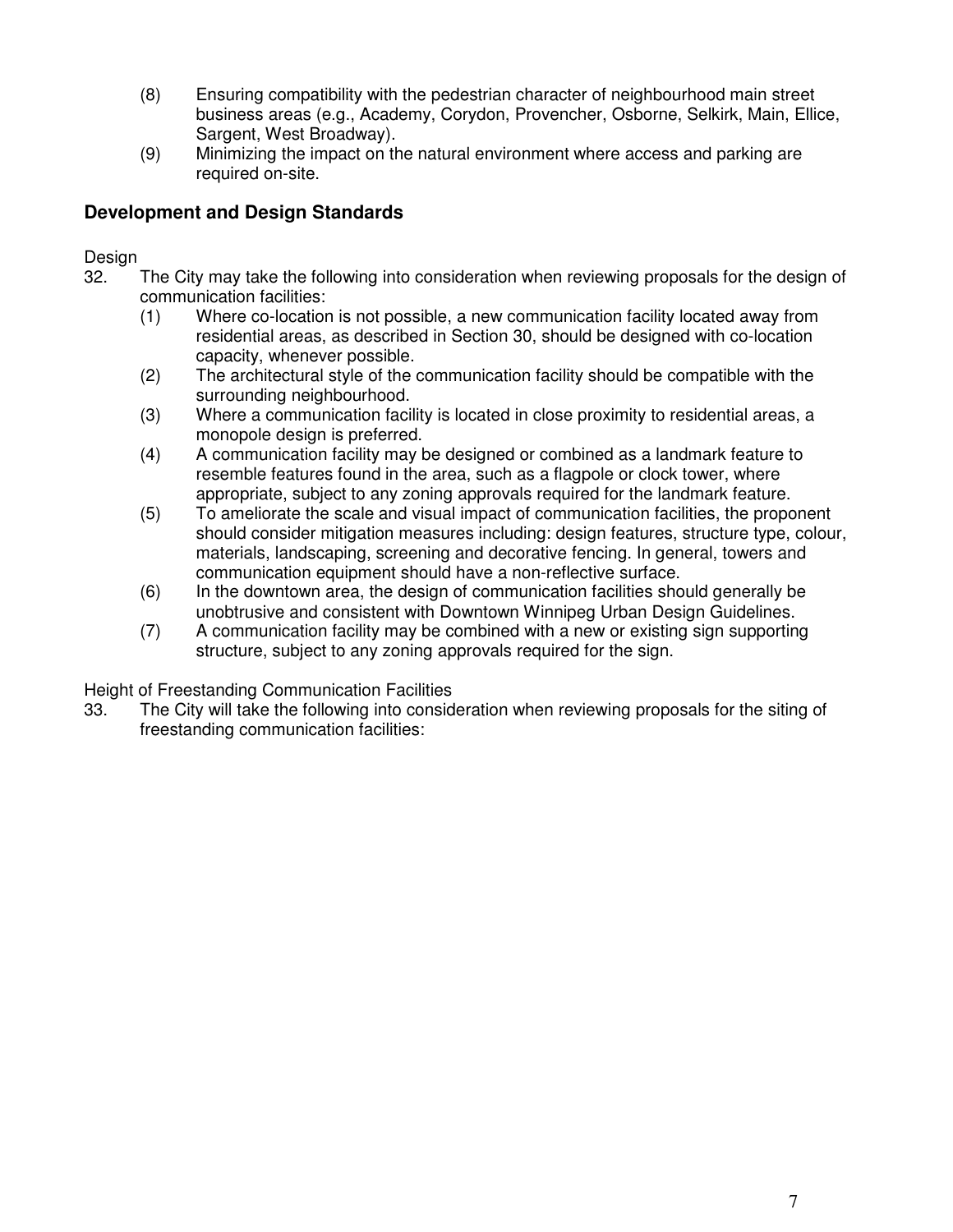- (1) The City prefers that freestanding communication facilities be a maximum of 30 m (100 feet) in height, except in industrial areas. Industrial areas refer to areas zoned M2 (Manufacturing General) or M3 (Manufacturing Heavy) under the Winnipeg Zoning Bylaw 200/06.
- (2) The City will consider height bonuses over 30 m (100 feet) where communication facilities are co-located up to a maximum of 76 m (250 feet). A new facility may exceed the maximum height of 30 m (100 feet) only if designed to accommodate one additional user's equipment for every 7.6 m (25 feet) of height above 30 m (100 feet).
- (3) Applicants seeking to erect a communication facility greater than 30 m (100 feet) in height, and proposed to be located within 914 m (3,000 feet) of any facility greater than 30 m (100 feet) in height, must provide evidence that reasonable efforts have been made to lease space on an existing planned or constructed facility or that no existing facility will technically satisfy the applicant's needs.
- (4) Height for a freestanding communication facility must be measured from grade to the highest point on the structure, including lighting and supporting structures.

#### Height of Building-Mounted Communication Facilities

34. Where building-mounted communication facilities will exceed 25% of the height of the existing building, the City prefers that the height not exceed 5.5 m (18 feet) measured from the top of the roof or 1.2 m (4 feet) above the highest point of the elevator penthouse, whichever is higher.

#### Yards

35. The City recommends that adequate yards separate communication facilities from adjacent development without unduly affecting the development potential of the lot over the lease period.

#### Parking

36. Parking spaces where provided at each new communication facility site, should have direct access to a public right-of-way at a private approach location acceptable to the City.

#### **Signs**

37. Small owner identification signs up to a maximum of .19 sq m (2 square feet) may be posted on communications facilities, equipment shelters or perimeter fencing. No advertising sign or logo is permitted on any communication facility.

#### Rooftop Equipment

38. Equipment shelters located on the roof of a building should be set back from the roof edge to the greatest extent possible.

#### Buffering and Screening

- 39. Buffering and screening requirements are as follows:
	- (1) The City recommends that communication facilities and equipment shelters be attractively designed or screened and concealed from ground level or other public views to mitigate visual impacts.
	- (2) Where adjacent to a principal building, equipment shelters should be constructed of a material similar in appearance to at least one of the materials used in the facades of the principal building and one of the same colours used in the principal building.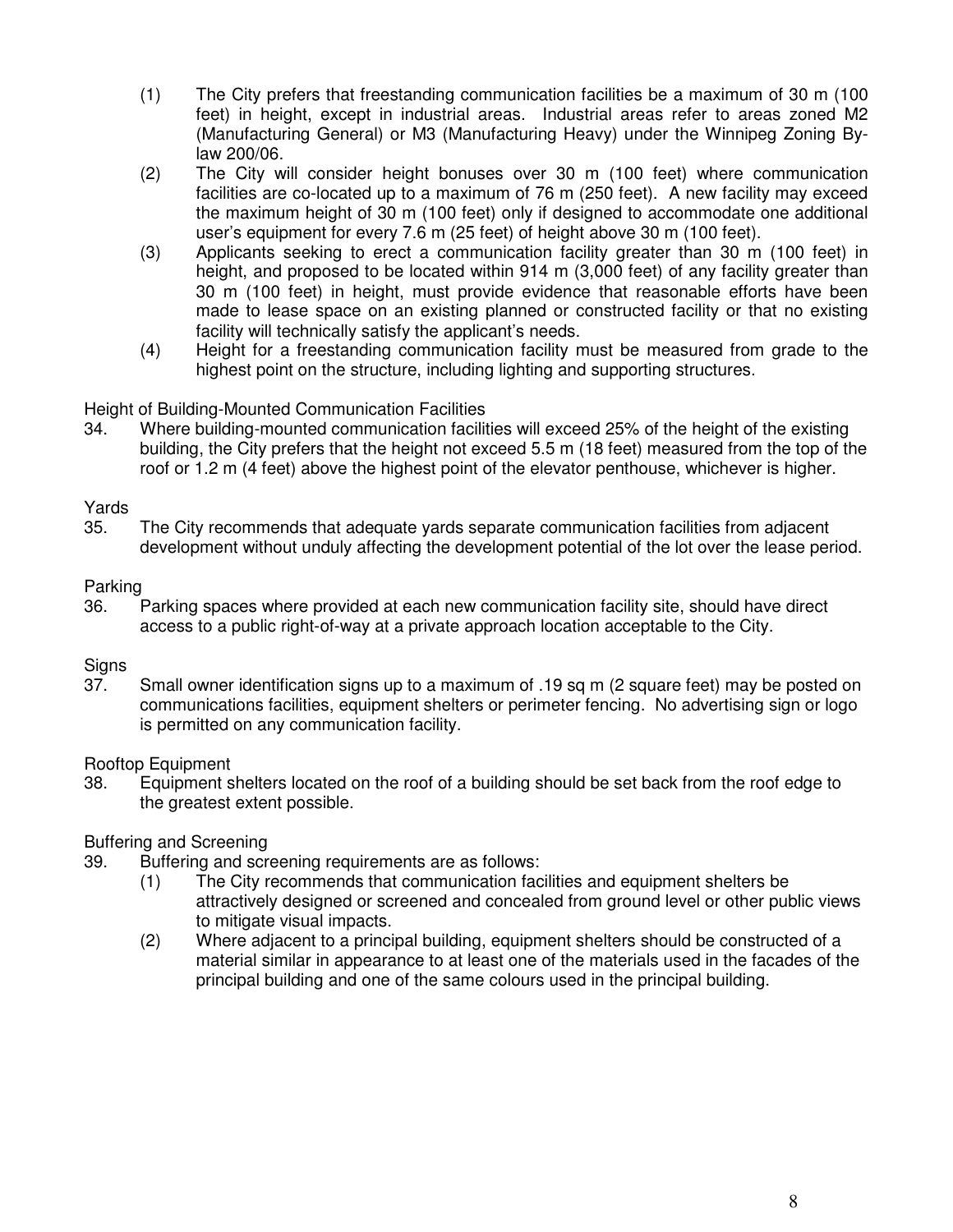### **Amateur Radio Antenna Support Structures in Residential Areas**

- 40. Development Requirements for amateur radio antenna support structures located in residential areas are as follows:
	- (1) No antenna boom or other appurtenance attached to the antenna support structure shall project within .3 m (1 foot) of any property line.
	- (2) Structures should not be illuminated or carry advertising, flags, graphics or other such devices unrelated to the function of an amateur radio antenna support structure, except for warning markings and lights required by any federal or provincial authority.
	- (3) Antenna support structures should not be placed in the front yard.
- 41. The City prefers that amateur radio antenna support structures not exceed 21 m (69 feet) in height.

### **Environmental Considerations**

- 42. While it is preferred that siting of communication facilities avoid ecologically significant natural lands, should a proponent still wish to pursue a sensitive site, the City recommends that the proponent address the potential for adverse environmental impacts. Examples where this may apply include, but are not limited to, the following:
	- (1) Communication facilities with guy wires or significant height (higher than 61 m or 200 feet) located within 500 m (1,640 feet or .3 miles) of an area designated as ecologically significant natural land in the City of Winnipeg Ecologically Significant Natural Lands Strategy and Policy.

# **LETTER OF UNDERTAKING**

- 43. The proponent may be required, if requested by the City, to provide a Letter of Undertaking, which may include the following requirements:
	- (1) The posting of a security for the construction of any proposed fencing, screening and landscaping;
	- (2) A commitment to accommodate other communication providers on a communication facility, where feasible subject to the usual commercial terms and Industry Canada Conditions of Licence for Mandatory Roaming and Antenna Tower and Site Sharing and to Prohibit Exclusive Site Arrangements (CPC-2-0-17); and
	- (3) Other conditions of concurrence.

# **EXCLUDED STRUCTURES**

### **Exemptions from Communication Facility Proposal Review**

- 44. The following are exempt from the requirement to submit a communication facility proposal:
	- (1) Maintenance of existing radio apparatus including the antenna system, transmission line, mast, tower or other antenna-supporting structure;
	- (2) Addition or modification of an antenna system (including improving the structural integrity of its integral mast to facilitate sharing), the transmission line, antenna-supporting structure or other radio apparatus to existing infrastructure, a building, water tower, etc.